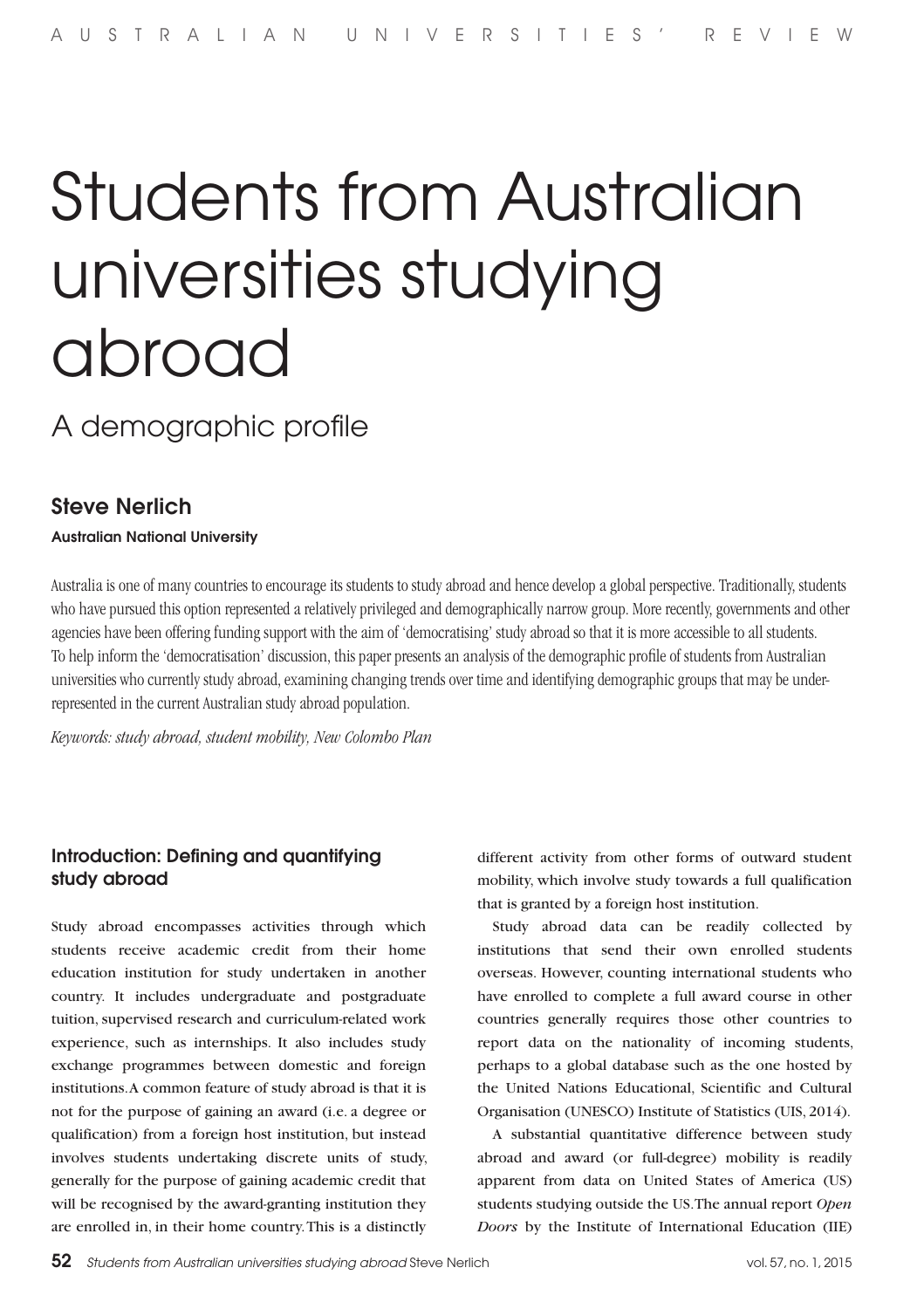identified 273,996 US students studying abroad in 2010- 11 (Farrugia, Bhandari & Chow, 2012). The IIE, which administers the annual Open Doors survey, also conducted a parallel survey in foreign host countries to count the number of US students studying full-degree courses. That survey identified 46,635 US students studying full degrees

in other countries in 2010- 11 (Belyavina & Bhandari, 2012).

The UNESCO Institute of Statistics (UIS) counted 47,123 US students studying in other countries in 2011, which is roughly equivalent to the US survey count of full-degree students and clearly did not capture the

much larger cohort of over a quarter of a million US study abroad students. The relevant UNESCO data definitions indicate that only students enrolled in courses of at least two years' duration are counted in the UNESCO data collection (UIS, 2014).

A robust picture of Australian university students studying abroad is emerging from a national survey first undertaken in 2005, when over 7,000 students from Australian universities were identified as studying abroad (Olsen, 2008), rising to over 24,000 students in 2012 (AUIDF, 2013). In comparison, UNESCO has reported a relatively static annual figure of around 10,000 Australian students studying in other countries over five years up to 2012 (UIS, 2014). As was the case with the US example above, it is likely that this UNESCO statistic represents a separate cohort of Australian nationals who are studying full-degree courses in other countries and does not include Australian study abroad students. However, some degree of overlap between these two cohorts cannot be ruled out.

In 2005, it was estimated that 4.8 per cent of completing Australian undergraduates had an overseas study experience during the course of their degree (Olsen, 2008), an estimate which rose steadily in subsequent years, reaching 13.1 per cent in 2012 (AUIDF, 2013). By comparison, 14.2 per cent of US students studied abroad in 2011-12 (Farrugia & Bhandari, 2013).

The United Kingdom (UK) Higher Education International Unit (2013) reported that over 15,000 UK domestic students studied abroad in 2011-12, primarily through the European Union's Erasmus Mobility Programme. It was estimated that this represented 6 per cent of all UK domestic students in that year. Souto-

**... while many students in the first year of their study programme expressed enthusiasm to study abroad, this was often not realised over the course of their degree. The authors attributed this to curriculum inflexibility and lack of advocacy by faculty ...**

Otero, Huisman, Beerkens, de Wit & Vujic (2013), while acknowledging limited data sources, indicated that Europe had not yet achieved a target of 10 per cent of European higher education students being mobile during the course of their degree, with only 4 per cent of students drawing upon Erasmus funding for the purpose of studying abroad.

#### The objectives of study abroad

Increasingly, governments and education agencies are promoting study abroad and providing incentives to do so, particularly for undergraduate students, for whom study abroad may

provide a transformative experience at an early point in their academic development (Rowan-Kenyon & Niehaus, 2011).

A recent US international education strategy *Succeeding globally through international education and engagement* (US Department of Education, 2013) defined three main areas of benefit that may arise from international study experience before graduation. These largely involve gaining skills to:

- • Work in a global context and enhance their country's economic competitiveness.
- • Deal with emerging global challenges (including financial, environmental and health-related challenges).
- • Engage both with international collaborators and with an increasingly multicultural population at home.

Various US agencies have established aspirational targets for growth in the US's study abroad numbers, including the 100,000-strong initiative to China, the 100,000-strong in the Americas (encompassing Latin American and Caribbean destinations) and the Generation Study Abroad initiative intended to double study abroad numbers by 2020 (IIE, 2014).

The UK's Strategy for Outward Mobility (UK Higher Education International Unit, 2013) acknowledged the economic importance of providing domestic students with international study experiences and also prioritised the comprehensive reporting of data on UK students' outward mobility to monitor trends. Enhancing data and data reporting is also an important strategic goal for wider-Europe (Kelo, Teichler & Wächter, 2006; Souto-Otero *et al.*, 2013).

Australian Government agencies and educational institutions have supported outward student mobility,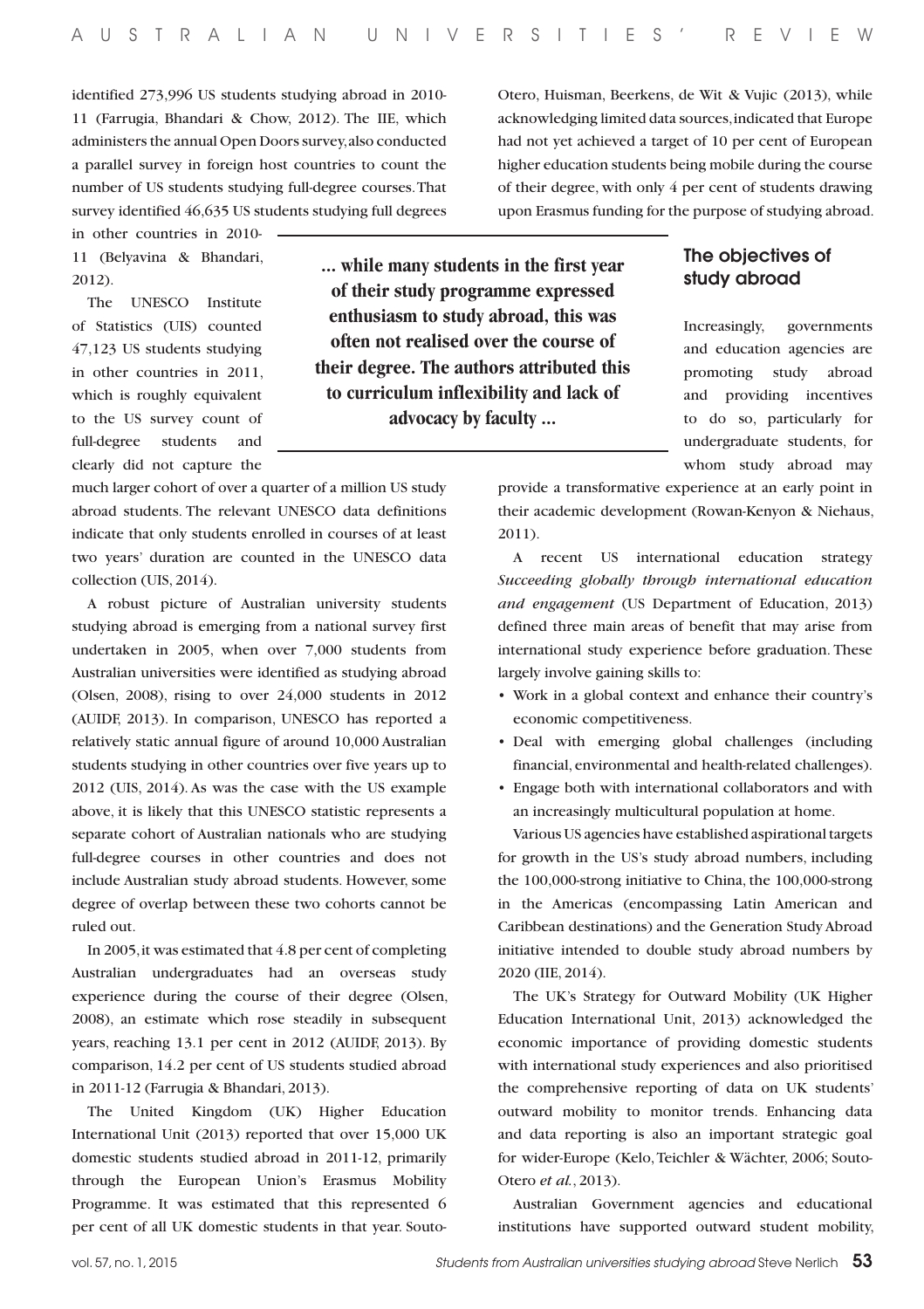

*Figure 1: Australian university student instances of study abroad, 2005 to 2012* 

*Source: Data consolidated from six surveys reported in: Olsen (2008); and AUIDF (2008, 2010, 2011, 2012 & 2013).*

including study abroad, for many years through a range of scholarship and loan programmes (Australian Government, 2013). More recently, the Australian Government has supported study abroad under the New Colombo Plan (Department of Foreign Affairs and Trade, 2013). Australia has also recognised a need to strengthen the reliability of its data sources on outward student mobility (IEAC, 2013).

#### Growing study abroad numbers through democratisation

Salisbury *et al.* (2009) described democratising undergraduate study abroad as a major next step in the evolution of American education, indicating intent to expand study abroad opportunities beyond the limited demographic groups that currently dominate it. Twombly, Salisbury, Tumanut and Klute (2012) have described the predominant demographic profile within the US study abroad population as being female students, generally from higher socioeconomic backgrounds, who have travelled previously, have university-educated parents and study in the arts, humanities and social sciences. Bell and Watkins (2006) noted a similar dominant profile in ERASMUS exchange students in Europe and Daly (2011) reported much the same for Australian exchange students.

Doyle *et al.* (2010) suggested that the demographic profile of students who study abroad is constrained by perceived and actual barriers such as cost, which may be both financial or opportunity cost, an example of the latter being where students must waive potential

income from a part-time job in order to study abroad. Perhaps for this reason, uptake of study abroad by part-time students and community college students has been reported as being relatively uncommon in the US (Desoff, 2006). Paus & Robinson (2008) also discussed curriculum as a significant barrier, where a student may be unable to include units of study abroad in a fixed and inflexible programme. Perhaps for this reason, study abroad is traditionally reported as more commonly pursued by students studying liberal arts degrees, rather than students studying less-flexible science, technology, engineering and mathematics (STEM) degrees, which may have a lower capacity for including elective units.

While credit recognition for study abroad is increasingly commonplace, it is not commonly graded credit, which may be perceived as a disadvantage by students seeking to maximise their grade point average, reported as a particularly important issue for students in pre-professional degrees such as medicine, architecture and engineering (Stroud, 2010).

Paus & Robinson (2008) also noted that while many students in the first year of their study programme expressed enthusiasm to study abroad, this was often not realised over the course of their degree. The authors attributed this to curriculum inflexibility and lack of advocacy by faculty, particularly in STEM-related fields.

The following analysis of Australian study abroad data outlines what is currently known about the demographic profile of the Australian study abroad population. The analysis focuses on whether particular groups are under-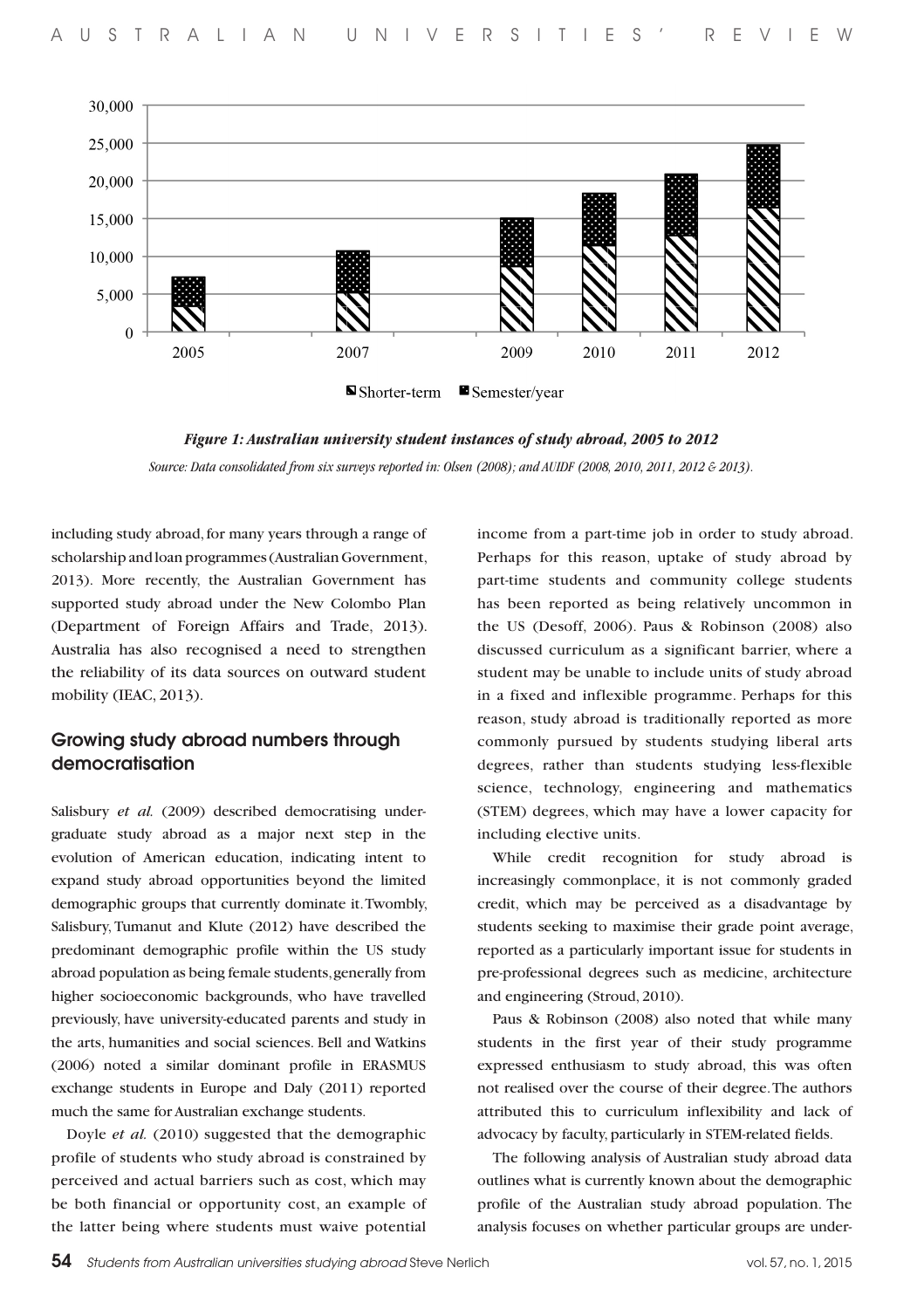

 $\Box$ Destination  $\Box$ Level  $\Box$ Field

*Figure 2: Percentage of Australian university study abroad students by Destination, Level & Field of Education in 2012* 

*Source: AUIDF (2013)* 

*Legend: Destination: the Other category includes instances for which destination was not reported.* 

*Level: PG – C is Postgraduate by coursework; PG – R is postgraduate by research; UG is undergraduate.* 

*Field (of education): ASSH is arts, social sciences and the humanities; STEM is science, technology, engineering and mathematics, which includes information technology and agriculture, environment and related studies; Mgt is management and commerce.*

represented and to what extent further massification through democratisation could be achieved.

#### Data on Australian study abroad students

The annual survey of Australian universities undertaken by the Australian Universities International Directors Forum (AUIDF) since 2009, with two earlier surveys reported for 2005 and 2007 provides the best picture of study abroad activity from Australia at a national level. The data do not identify students or their home institutions, but do provide a range of demographic details about the student cohort.

As shown in Figure 1, the number of Australian university students studying abroad is clearly growing strongly. In 2012, there were 24,763 instances of Australian university students studying abroad, with over 17,000 involving undergraduates.

Instances of short-term study abroad are becoming increasingly popular with students from Australian universities. This is also a common trend in other countries with study abroad programmes (Chieffo & Griffiths, 2004). In the 2005 survey, 46 per cent of all instances of student mobility were short-term programmes (less than one semester), which rose steadily to 66 per cent in the 2012 survey. These instances of short-term student mobility more commonly involve destinations in Asia. For example, in 2012, 68 per cent of short-term student mobility was to China, compared with only 19 per cent to the US.

Figure 2 summarises AUIDF data of study abroad students from Australian universities according to the destination region, the level of student course, and the field of education of the course being undertaken by study abroad students. The graph represents 24,763 students engaged in study abroad in 2012.

With respect to destination, about one-third of study abroad in 2012 was to Asia, a proportion that has steadily grown since 2005, when it was 26 per cent. Of this cohort, 2,145 students studied in China and 835 in Japan. The major English-speaking destinations, the US (3,672), the UK (2,115), Canada (1,277) and New Zealand (723), when combined, represented just one-third of all study abroad instances in 2012. Apart from the UK, the main European countries attracting study abroad students from Australian universities were Italy (996), France (974) and Germany (933) (AUIDF, 2013).

Figure 2 also indicates that undergraduate students represented nearly three-quarters of all study abroad in 2012, which is reflective of their proportional representation in the overall student population. However, postgraduate research students were overrepresented, making up 11 per cent of the study abroad population, although only 3 per cent of the overall student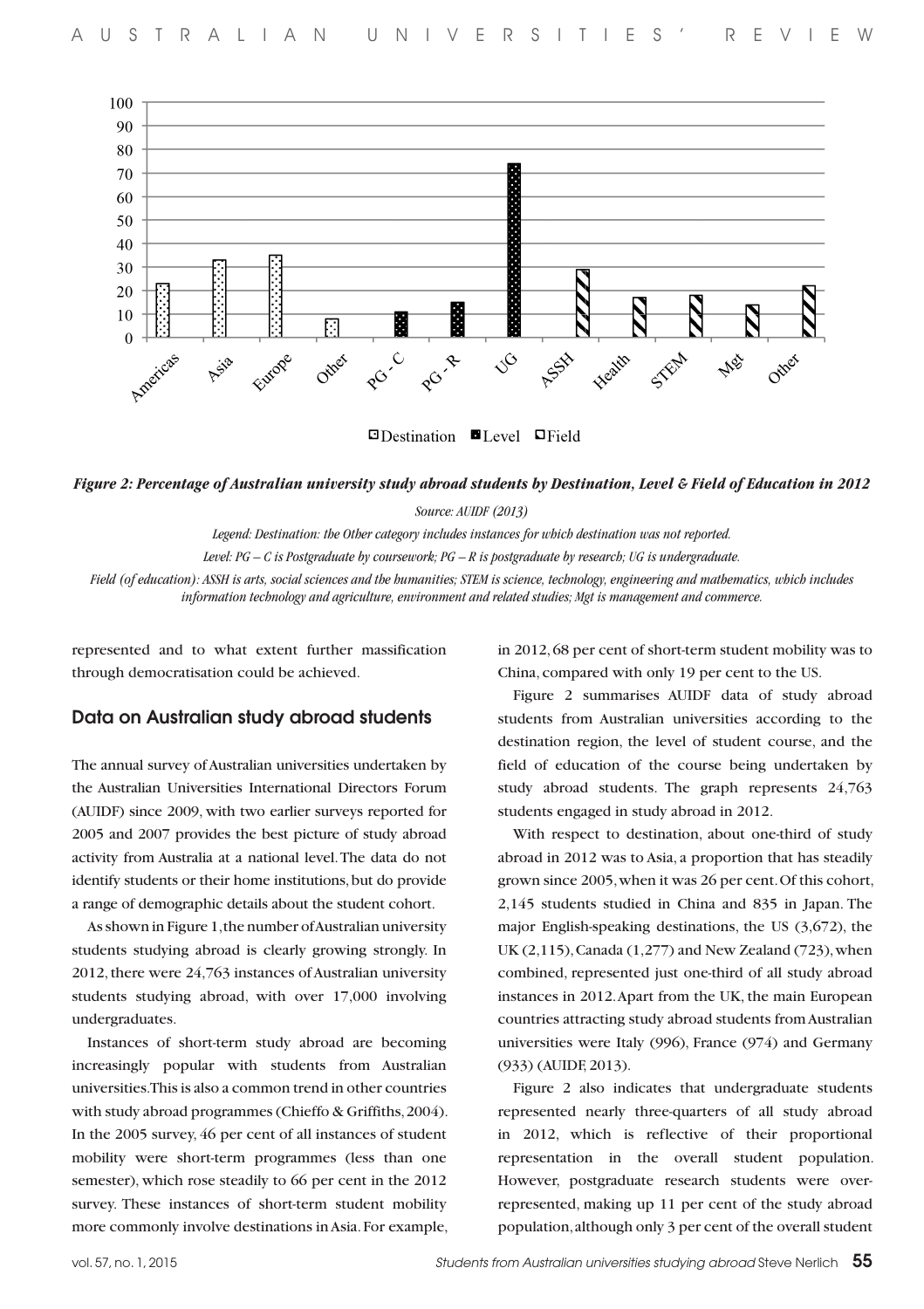population. The duration of study abroad varied according to level of study. More than 40 per cent of undergraduate instances exceeding one semester, but few postgraduate research student instances did. It is likely that many of the undergraduates studying for more than one semester were in a formal study exchange programme. However, the available data could not be desegregated sufficiently to confirm this (AUIDF, 2013).

Study abroad propensity across different fields of education is commonly reported to be skewed towards an over-representation of arts, social sciences and humanities students and an under-representation of science, technology, engineering and mathematics (STEM) students (Paus & Robinson, 2008). In 2012, the largest proportion of Australian study abroad experiences were in the arts etc. fields (29 per cent), while 18 per cent were in STEM fields. However, a proper estimate of propensity also needs to consider the base population.

When compared with the base university student population in 2012, arts etc. fields (21 per cent of base) did appear somewhat over-represented in the study abroad population (29 per cent), although STEM fields (19 per cent of base) seemed relatively-well represented in the study abroad population (18 per cent). The most under-represented area was management and commerce, representing only 14 per cent of the study abroad population, but 22 per cent of the base population. This is a surprising finding given a key objective of study abroad is to enhance Australian students' ability to engage in international business. This finding suggests there is a need to better promote the benefits of study abroad to students and faculty in management and commerce.

As noted, study abroad participants are often reported as more likely to be female. The AUIDF (2013) reported 59 per cent of the mobility in 2012 was by women. However, this should be considered in the context that the Australian base population of domestic higher education students comprised 58 per cent women in 2012. Thus, at least in recent years, the higher proportion of women in the study abroad population does not suggest that Australian female university students have a substantially higher propensity to study abroad than their male counterparts.

#### Data on student propensity for studying abroad

The Australian Survey of Student Engagement (AUSSE) was conducted across Australian universities from 2007 to 2012 (ACER (Australian Council of Educational Research), 2014) and included a question to assess

| Table 1: Survey responses from first and later year   |  |
|-------------------------------------------------------|--|
| <b>Australian domestic university students (2012)</b> |  |

| Study abroad or<br>student exchange | Student year            | <b>Total</b> |      |
|-------------------------------------|-------------------------|--------------|------|
|                                     | Later years<br>1st year |              |      |
| Do not know about                   | 7%                      | 8%           | 7%   |
| Have not decided                    | 28%                     | 16%          | 22%  |
| Do not plan to do                   | 33%                     | 56%          | 46%  |
| Plan to do                          | 29%                     | 12%          | 20%  |
| Done                                | 2%                      | 8%           | 5%   |
| Total                               | 100%                    | 100%         | 100% |

*Source: ACER: unpublished data collected in the 2012 AUSSE from 17,585 domestic students.*

students' awareness of, and participation in, study abroad and student exchange programmes. The survey provides a useful source of demographic data on students who do or do not study abroad.

In 2012, a survey of over 17,000 Australian domestic university undergraduate students found that 31 per cent of first year students planned to (29 per cent), or had already (2 per cent) studied abroad. However, only 20 per cent of later year students were still planning to (12 per cent), or had already (8 per cent) studied abroad. The unweighted size of the first and later year cohorts surveyed in 2012 were similar (both exceeding 8,000 students).

To frame this finding in a different way, while only 33 per cent of first year students reported that they would not be studying overseas during their degree, 56 per cent of later year students reported the same. This same disparity in early intention versus later realisation of that intent can be seen in the annual AUSSE survey findings back to 2008, when nearly 29 per cent first year students planned to (27 per cent), or had already (two per cent) studied abroad, while only 18 per cent of later year students still planned to (12 per cent), or had already (six per cent) studied abroad. These data suggest that many Australian students failed to realise an initial intention to study abroad.

The propensity of Australian domestic students studying under different life circumstances was also investigated, by considering the variables of attendance status, employment while studying and socioeconomic status.

As shown in Table 2, it was clear that part-time students in 2012 had a lower propensity to have studied abroad than full-time students and were less likely to be planning to study abroad. A noticeably higher proportion of part-time students also did not know about the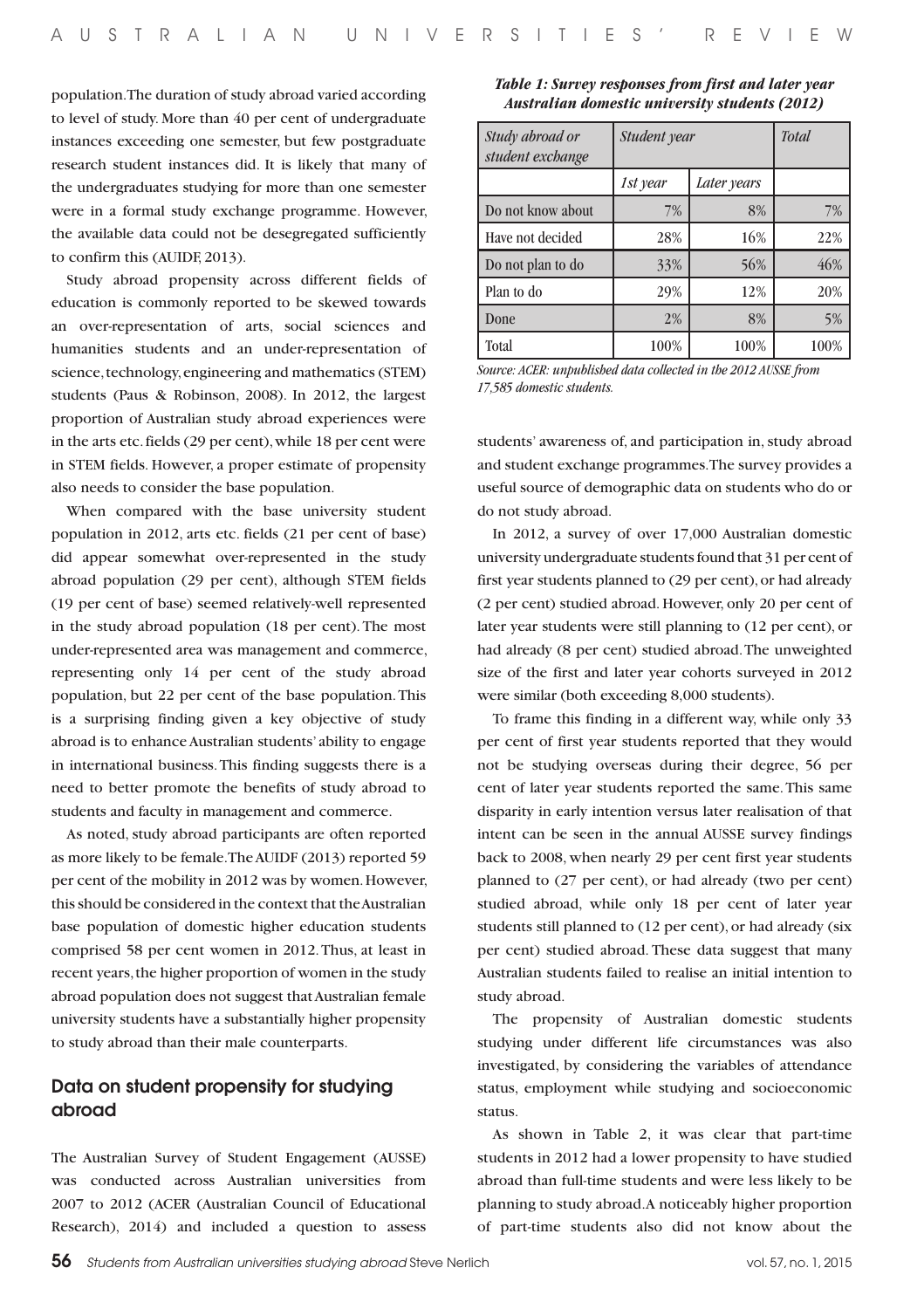| Table 2: Survey responses for part-time and full-time |  |  |  |  |
|-------------------------------------------------------|--|--|--|--|
| students (2012)                                       |  |  |  |  |

| Study abroad or<br>student exchange | Attendance type | Total            |      |
|-------------------------------------|-----------------|------------------|------|
|                                     | Part time       | <b>Full time</b> |      |
| Do not know about                   | 11%             | 6%               | 7%   |
| Have not decided                    | 15%             | 24%              | 22%  |
| Do not plan to do                   | 59%             | 42%              | 46%  |
| Plan to do                          | 11%             | 22%              | 20%  |
| Done                                | 3%              | 6%               | 5%   |
| Total                               | 100%            | 100%             | 100% |

 *Source: ACER: unpublished data collected in the 2012 AUSSE from 17,585 domestic students.*

opportunities available to them. It was also possible to independently sort study abroad responses by whether or not students were in paid employment. No clear correlation between paid employment and study abroad propensity was found.

However, a clear correlation was found between Australian students' socioeconomic status (SES) and their propensity to study abroad. As shown in Table 3, the AUSSE survey confirmed a common finding in other countries, such as the USA (Salisbury *et al.*, 2009) and the UK (Brooks and Waters, 2011) that socioeconomic status positively influences student propensity to study abroad. From a cohort of Australian domestic students surveyed in the 2012 AUSSE, 20 per cent of the low SES cohort was planning to or had already studied abroad, compared with 24 per cent of the middle SES and 29 per cent of the high SES cohorts. Nonetheless, much like part-time study, low SES status was a negative influence, but not an absolute barrier. There was only a weak correlation between SES status and attendance type (full or part-time) and the calculated effect size was minor (ACER, 2014, pers. comm.). This suggests that attendance type and SES status are largely independent influences on Australian domestic students' propensity to study abroad.

An important finding from this survey data is that more than 7 per cent of domestic students surveyed in 2012 reported they did not know about opportunities for study abroad or student exchange, with slightly higher proportions of around 9 per cent and 11 per cent for the low SES and part-time student cohorts respectively. The proportion of students reporting that they did not know about opportunities for study abroad or student exchange has changed only marginally in previous years of the AUSSE survey, with between 7 and 8 per cent of domestic students surveyed, in each year from 2007 to

*Table 3: Survey responses for students from different socioeconomic backgrounds*

| Study abroad or<br>student exchange | Socioeconomic status |        |      | <b>Total</b> |
|-------------------------------------|----------------------|--------|------|--------------|
|                                     | Low                  | Middle | High |              |
| Do not know about                   | 9%                   | 8%     | 7%   | 8%           |
| Have not decided                    | 22%                  | 22%    | 21%  | 22%          |
| Do not plan to do                   | 49%                  | 46%    | 43%  | 46%          |
| Plan to do                          | 17%                  | 19%    | 22%  | 20%          |
| Done                                | 3%                   | 5%     | 7%   | 5%           |
| Total                               | 100%                 | 100%   | 100% | 100%         |

*Source: ACER: unpublished data collected in the 2012 AUSSE from 17,423 domestic students.*

*Socioeconomic status was estimated from residential postcode.*

2012, reporting not knowing of these opportunities. This suggests a small, but somewhat intractable lack of awareness of the opportunities available.

#### **Conclusions**

Australian study abroad has become a well-established feature of Australian higher education and looks set to continue growing in parallel with increasing support and promotion by both education institutions and governments. Although the volume of activity may appear modest, the proportion of Australian students studying abroad has been found to be on par with nations such as the US.

The AUIDF survey represents the most comprehensive and timely national information source on Australian university students studying abroad. The surveybased data collection does not allow disaggregation of some potentially distinctive features of Australian undergraduate and postgraduate student mobility. It is also difficult to differentiate trends with respect to different destination countries and regions. Nonetheless, the survey's adherence to consistent measures across sequential years is commendable and allows monitoring of some key trends over time. This data source may grow in detail and sophistication as outward student mobility attracts greater public interest in Australia.

The US has recognised that further increasing its already substantial numbers of students studying abroad requires further diversification of its current study abroad population, a process referred to as democratisation (Salisbury *et al.*, 2009). If Australia has similar aspirations, there is a need for national-level data that will enable the monitoring of trends over time and provide a detailed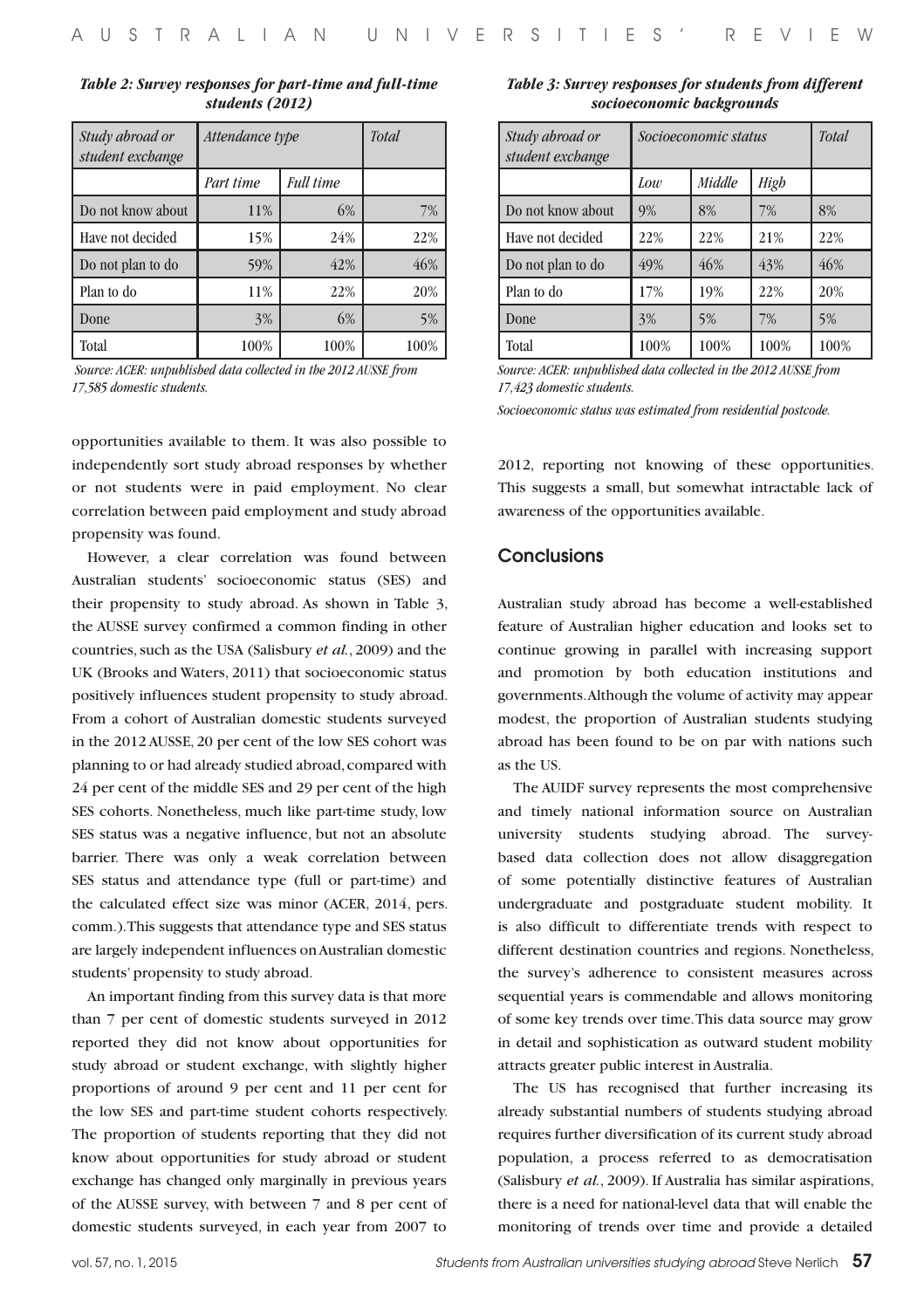demographic profile of those who study abroad and those who do not.

The results of the analysis outlined in this paper are counter to some traditional assumptions about study abroad, particularly that female students are overrepresented in the study abroad population. In Australia, this seems only to be true to the extent that the predominance of women in the study abroad population reflects their predominance in the general student population.

The over-representation of women may have been true in the past in Australia and is still apparent in current US study abroad data (Farrugia *et al.*, 2012), perhaps arising from an over-representation of arts, humanities and social sciences students in the study abroad population, who are more often female, and the under-representation of students in the STEM disciplines, who are more often male. It is possible that the recent growth in short-term study abroad opportunities has enabled more students to bypass traditional problems with programme inflexibility in STEM courses, because students are now more able to study abroad during semester or summer breaks.

Another important source of historical data on Australian student mobility is the AUSSE, a national survey of Australian university students, which provides a valuable source of data on the demographic context of students who chose to study abroad, as well as those who do not. Comparison of the early intentions of first year students and the actual participation of later year students suggests that study abroad is an immediately attractive proposition for Australian students, but as some students work through their degrees, they are unable to fulfil that initial intent, perhaps due to barriers such as financial cost, opportunity cost or programme inflexibility.

These findings suggest that there remains a need to convince all Australian university students that there is a tangible return on investment in the cost of studying abroad. Paus & Robinson (2008) have argued that academic staff are key to both establishing study abroad programmes and also encouraging students to participate in them. Recognition of credit gained through study abroad is likely to be a key issue, as is the awarding institution's acknowledgement that study abroad delivers valuable and relevant learning outcomes for graduates. AUIDF (2013) reported that 93 per cent of study abroad experiences in 2012 gained credit. Pitman and Broomhall (2009) reported that 71 per cent of Australian universities, which reported providing graduate attributes statements in 2009, listed intercultural awareness and international perspective as key competencies.

Analysis of the AUSSE survey data also indicated a correlation between students' socioeconomic status and their propensity to study abroad, as has been reported elsewhere (Doyle *et al.*, 2010). However, neither low socioeconomic status nor part-time attendance were found to be absolute barriers. Again, the increasing availability of short-term study abroad experiences may be making study abroad a more feasible option for students with limited financial resources or limited time. It may be the growing availability of short-term study abroad options that becomes the most important factor in enabling the democratisation of study abroad opportunities (Desoff, 2006; Twombly *et al.*, 2012).

For Australia, studying abroad for credit rather than for a full award qualification has become the dominant form of outward student mobility in recent years. The global significance of such non-award study is not apparent in traditional data sources on international student mobility, such as UNESCO, which only collects and reports data on international students studying in courses of more than two years' duration.

An alternative source of data on global student mobility, IIE's *Project Atlas,* identified China as the third-most popular destination for international students globally in 2012 by virtue of counting all students, not just students in award courses (IEE, 2013). In 2012, UNESCO identified China as only the eighth most popular destination for international students, by virtue of its narrower definition of an international student. In 2013, only 41 per cent of the more than 350,000 international students studying in China were award students (China Association of Hong Kong, 2014) and it is likely that they are the only students being counted by UNESCO.

To appreciate fully the extent of international student mobility in the twenty-first century, it is important to count as many different forms of mobility as is feasible. This paper has sought to highlight the importance of collecting data on non-award and short-term study experiences, which are both areas of high volume and rapid growth. Currently, Australia collects and publishes data on all incoming students on student visas, regardless of whether they are studying award courses or not and regardless of their course duration. Countries such as the US and China are doing much the same. Such public reporting of student mobility data benefits all nations that are engaged in international education. It highlights the value of international education and enhances participation in it.